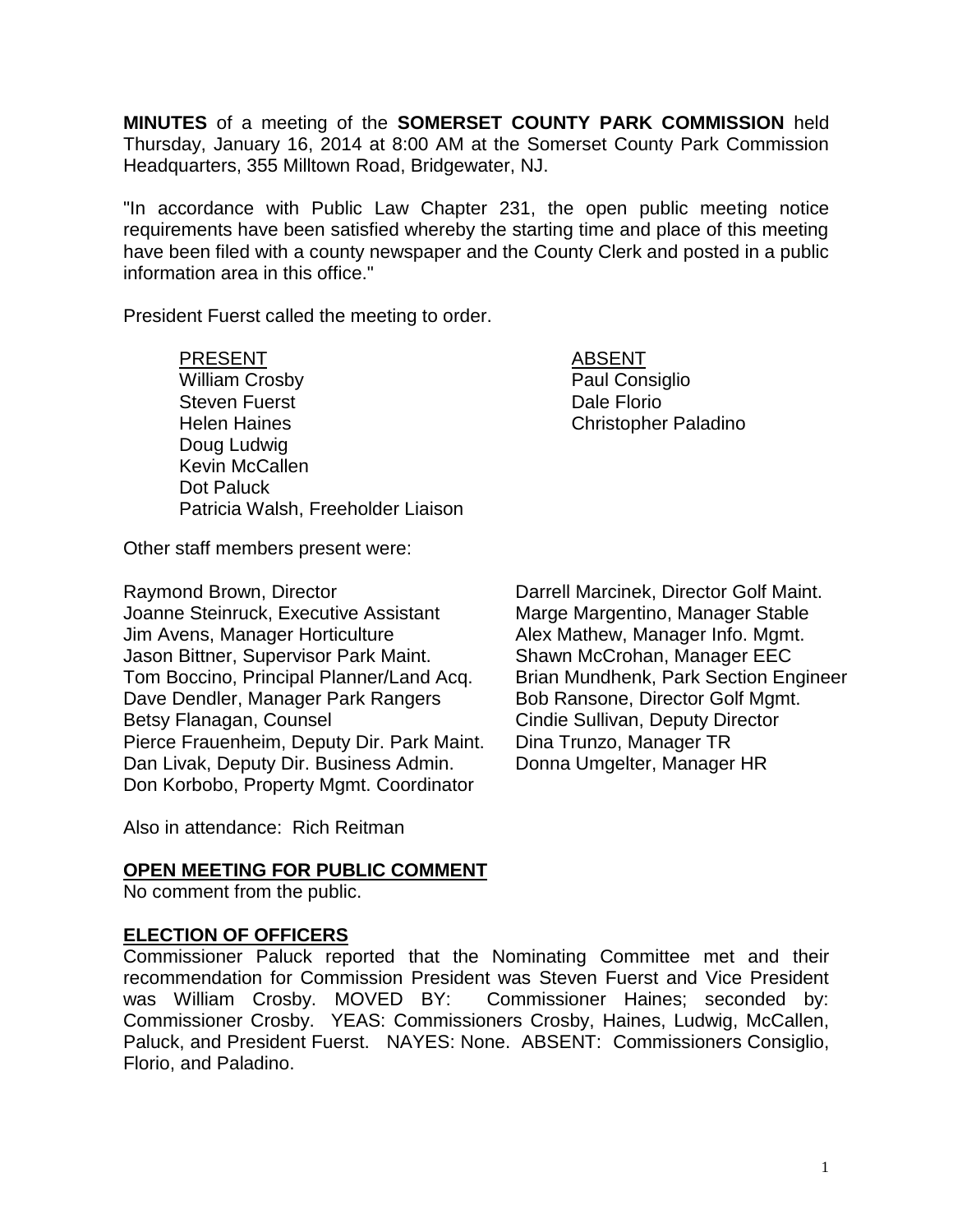# **APPROVAL OF THE MINUTES**

President Fuerst called for the approval of the minutes of the last regular meeting held December 23, 2013. MOVED BY: Commissioner Crosby; seconded by: Commissioner Paluck. YEAS: Commissioners Crosby, Haines, Ludwig, McCallen, Paluck, and President Fuerst. NAYES: None. ABSENT: Commissioners Consiglio, Florio, and Paladino.

# **DIRECTOR'S REPORT**

Director Brown submitted a report for the month of December 2013.

#### **Resolution R14-001 – Appreciation and Thanks to Walter Hansen**

Resolution expresses thanks and appreciation to Walter Hansen for his service as a Commissioner of the Somerset County Park Commission.

#### **COMMISSIONER CORRESPONDENCE**

Letter from Trilogy Repertory regarding upgrades and costs for the electric at the Ross/Budinot property.

### **CONSENT AGENDA**

#### **RESOLUTIONS**

The following resolutions were MOVED BY: Commissioner Crosby; seconded by: Commissioner Haines. YEAS: Commissioners Crosby, Haines, Ludwig, McCallen, Paluck, and President Fuerst. NAYES: None. ABSENT: Commissioners Consiglio, Florio, and Paladino.

#### **Resolution R14–002 – Designating Representation to the Regional Center Partnership of Somerset County**

Resolution recommends Raymond Brown to serve as the voting representative and Cynthia Sullivan to serve as the alternate.

# **Resolution R14–003 – Designating Interim Purchase Agent and Designated Qualified Purchase Agent**

Resolution designates Karen McGee.

### **COMMITTEE REPORTS**

#### **FINANCE/BUSINESS ADMINISTRATION**

A report for the month of December 2013 was submitted.

Dan Livak reported that the projected revenue is \$136,585 less than projected. Ray Brown reported that 2013 was a difficult year and he will be meeting with the County shortly regarding the budget for 2014. The Park Commission continues to be impacted by Super Storm Sandy and storms in previous years. The operating cost is increasing due to the opening of additional parks. Dan is awaiting checks from FEMA and the Joint Insurance Company that are due from damage by previous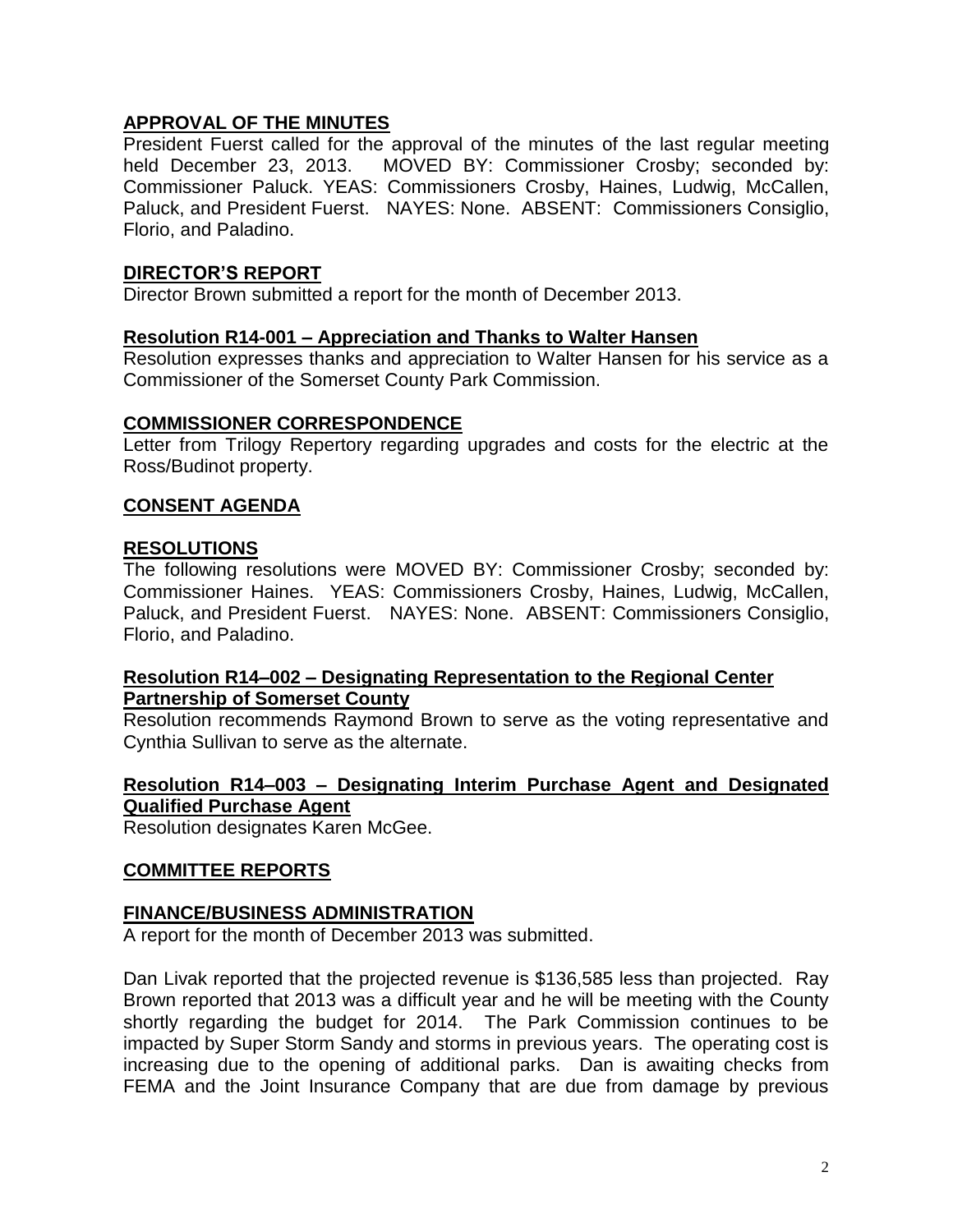storms. It is hopeful more information will be available at the February meeting regarding the budget.

#### **HUMAN RESOURCES**

A report was submitted for the month of December 2013.

Donna Umgelter, Manager Human Resources, provided an update regarding the recent inspection from PEOSH and reported that all citations have been abated in advance of the deadline. The current employment vacancies are listed in the Human Resources report.

### **LEISURE SERVICES**

Commissioner Ludwig, Chair of the Committee, submitted a report for the month of December 2013.

Cindie Sullivan, Deputy Director reported that the Corporate Sponsorship Appreciation Breakfast will be held on January 31 beginning at 8 a.m. at Park headquarters. Cindie has sent out an e-mail regarding the breakfast and will send another notice out shortly. The 2013 Goals and Accomplishments for the entire Park Commission have been distributed. The Park Commission has been selected to receive the New Jersey Recreation and Park Association Printed Media award for the "Natural Beauty: Somerset County Parks" book. The award will be presented at the annual conference in March.

Dina Trunzo, Manager Therapeutic Recreation reported that programs begin on January 21. Dina has been sending e-blasts for programs and events to Directors of Special Services which is working great as new children previously not on the mailing list are registering for programs. Registration was held January 11 for the adult programs and there were record numbers of people registering. An example would be Movie Night that usually had 30 participants. This year 50 people registered for that program. Of course that means increasing the number of staff working those programs. Staff is trying to increase numbers were they can without affecting the quality of the program. There is a waiting list of 10 to 20 people for almost every program and staff is working on how to accommodate the long waiting lists. Currently the schedule is packed with not much room to add programs.

Shawn McCrohan Manager, Environmental Science reported that the Children's Art Show is ongoing. Last week winter/spring program registration was held. Shawn thanked Alex Mathew for his assistance with the registration.

Marge Margentino, Manager Stable reported that several classes were postponed due to the cold weather. The Stable has started a new clinic using instructors who have not taught at the Stable in the past. Of the 30 spaces available, 28 have been filled. The Stable and EEC Staff assisted with the Long Hill and Bernards Police in searching the 900 acres of Lord Stirling for the missing person from Bernards Township.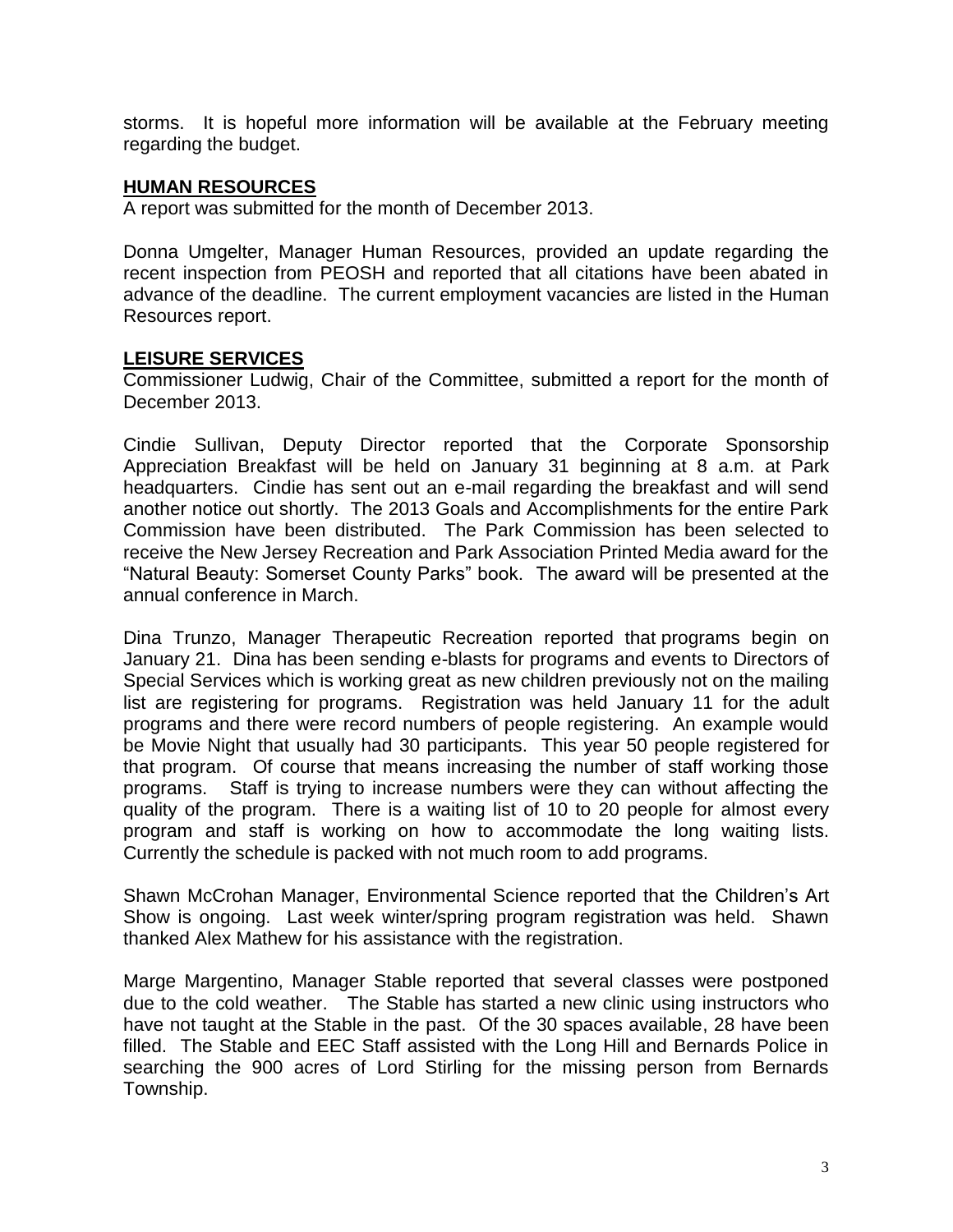## **GOLF MANAGEMENT**

Commissioner Paluck, Chair of the Committee, submitted a report for the month of December 2013.

Darrell Marcinek, Director of Golf Maintenance reported that staff continues to work on dead tree removal, various drainage projects, and the Quail Brook Clubhouse retaining wall. Last week Neshanic Valley Clubhouse lobby had a water main break. Work continues on that repair. That evening the Golf Maintenance building had a water line break which flooded the break room and the Supervisor's office. The Learning Center also had a minor leak, but not as severe as the aforementioned.

Bob Ransone, Deputy Director Golf Management reported that he has received great response from the Joint Insurance Fund and All Risk on the repairs to the clubhouse. The pipe and walls have been repaired. On January 26 Neshanic Valley will be hosting an event in conjunction with the Business Partnership's Big Game promotion. O.J. Anderson will be at Neshanic Valley from noon to 3:00 p.m. to greet and sign autographs. Merri Makers will be providing snacks, and a video of the Super Bowl in which OJ was named MVP will be shown. Representatives of the golf company will be performing fittings at the Learning Center which a shuttle will take people to and from the Clubhouse. On January 17, 18, and 19 the New Jersey Golf Show will be held in Franklin Township and the Golf Division will have a booth.

#### **INFORMATION MANAGEMENT**

Commissioner McCallen, Chair of the Committee, submitted a report for the month of December 2013.

Alex Mathew, Manager of Information Management reported that work has been completed in the installation of the new golf server, credit card system, and the workstations at all golf courses in conjunction with the Active Network Golf Software upgrade. Currently the system is up and running without any major issues. Staff is in the process of completing the installation of the wireless connectivity at Green Knoll Golf Maintenance, Spooky Brook Golf Maintenance, and the Stocker House. This will eliminate the existing ISDN lines and reduce the monthly fee.

President Fuerst asked if there was any outstanding work needed to be done with the network connectivity. Counsel Flanagan reported that the bandwidth bid award to Verizon remains in review. President Fuerst asked if there comes a time when the Park Commission decides to rebid the contract. Betsy responded that Verizon is not agreeing with all aspects of the County contract therefore delaying the work being done. Commissioner Haines suggested if there isn't progress soon, the Commission ought to consider its options and asked for a consensus of the other commissioners. Everyone agreed that staff should work with Betsy to resolve the matter as soon as possible.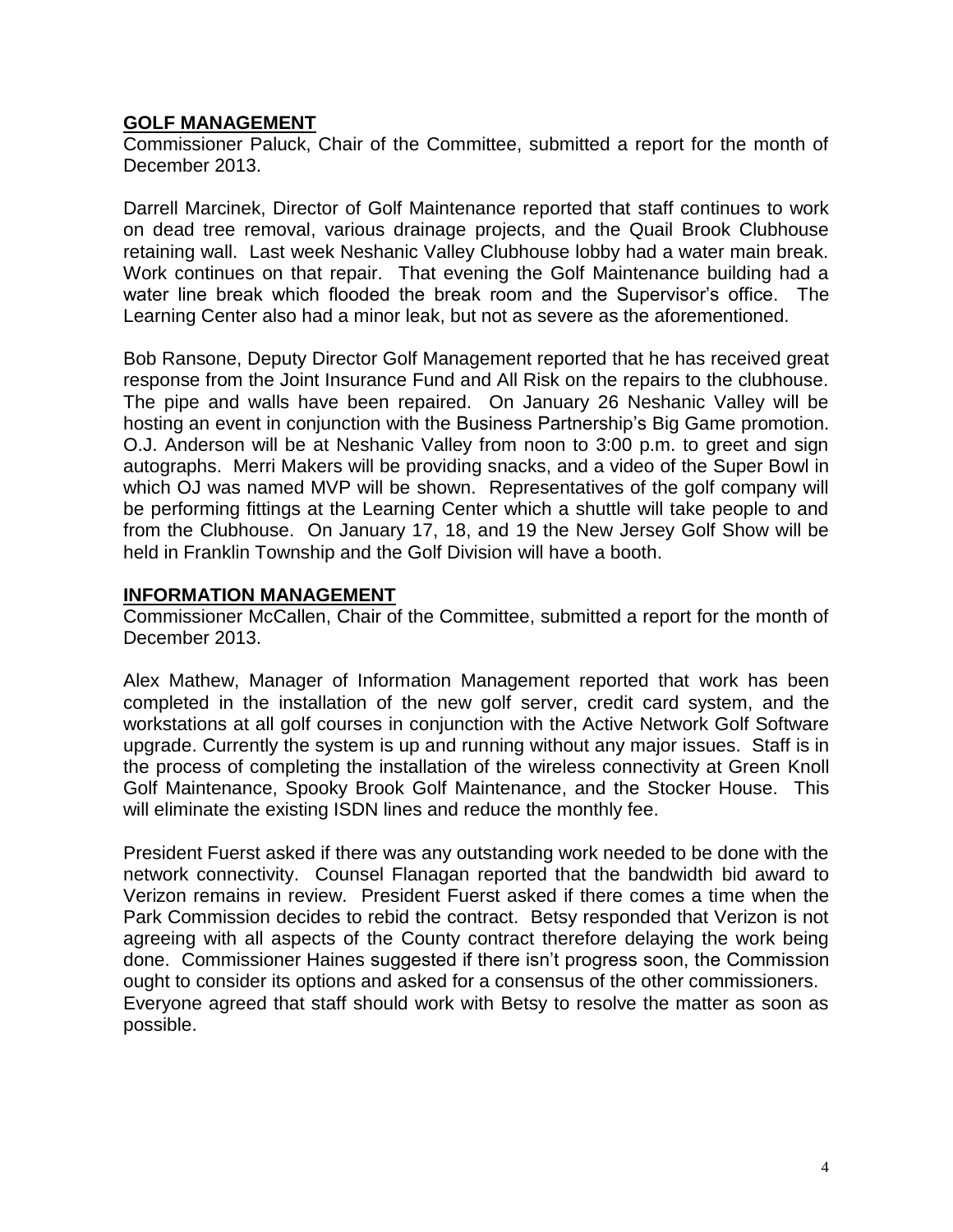## **VISITOR SERVICES**

Commission Crosby, Chair of the Committee, submitted a report for the month of December 2013.

Dave Dendler, Manager, Park Rangers reported that the Rangers will inventory all first aid equipment and supplies. Dave has been working with Bridgewater on the Deer Management program. The Adopt-A-Boulder event is going to be split this year with the competition being done in April and the trail work in November. Dave received a check for \$1,700.00 from Blue Ridge Mountain Sports for the event which will help defray some of the costs.

#### **PROPERTY MANAGEMENT**

Commissioner Crosby, Chair of the Committee, submitted a report for the month of December 2013.

Don Korbobo, Property Management Coordinator reported that all properties have survived the cold weather as far as water pipes. Don shuts the water off at the Ross property each week to avoid any water pipe breaks. A freeze alarm has been installed which helps. Don continues to work on the electric meter accounts for all properties.

### **PLANNING AND LAND ACQUISITION**

Commissioner Haines, Chair of the Committee, submitted a report for the month of December 2013.

Tom Boccino, Principal Planner, Land Acquisition reported that the County closed on the remaining 295 acres of the Thompson property. Funding for the acquisition in the amount of \$625,000 is being contributed from Hillsborough Township, New Jersey Conservation Foundation and the Green Acres Program. Tom is working on the Open Space Advisory Committee Annual Report and hopes to have it completed for the February Park Commission meeting.

### **CAPITAL FACILIITES – CONSTRUCTION and ENGINEERING**

A report was submitted for the month of December 2013.

Ray Brown reported that staff continues to updated by Brian on the Capital Projects list.

Brian Mundhenk, Park Section Engineer, reported that several projects have been put on hold due to the weather. The Ross driveway widening project is 80 percent completed. The remaining 20 percent will be done in the spring when the weather is better. Construction of the Pine Grove pavilion at Colonial Park will begin shortly, depending on the weather. Construction at Green Knoll Tennis will begin mid-January. Phase I of the East County Reserve, which is the parking and one large loop trail will be completed by mid to late spring.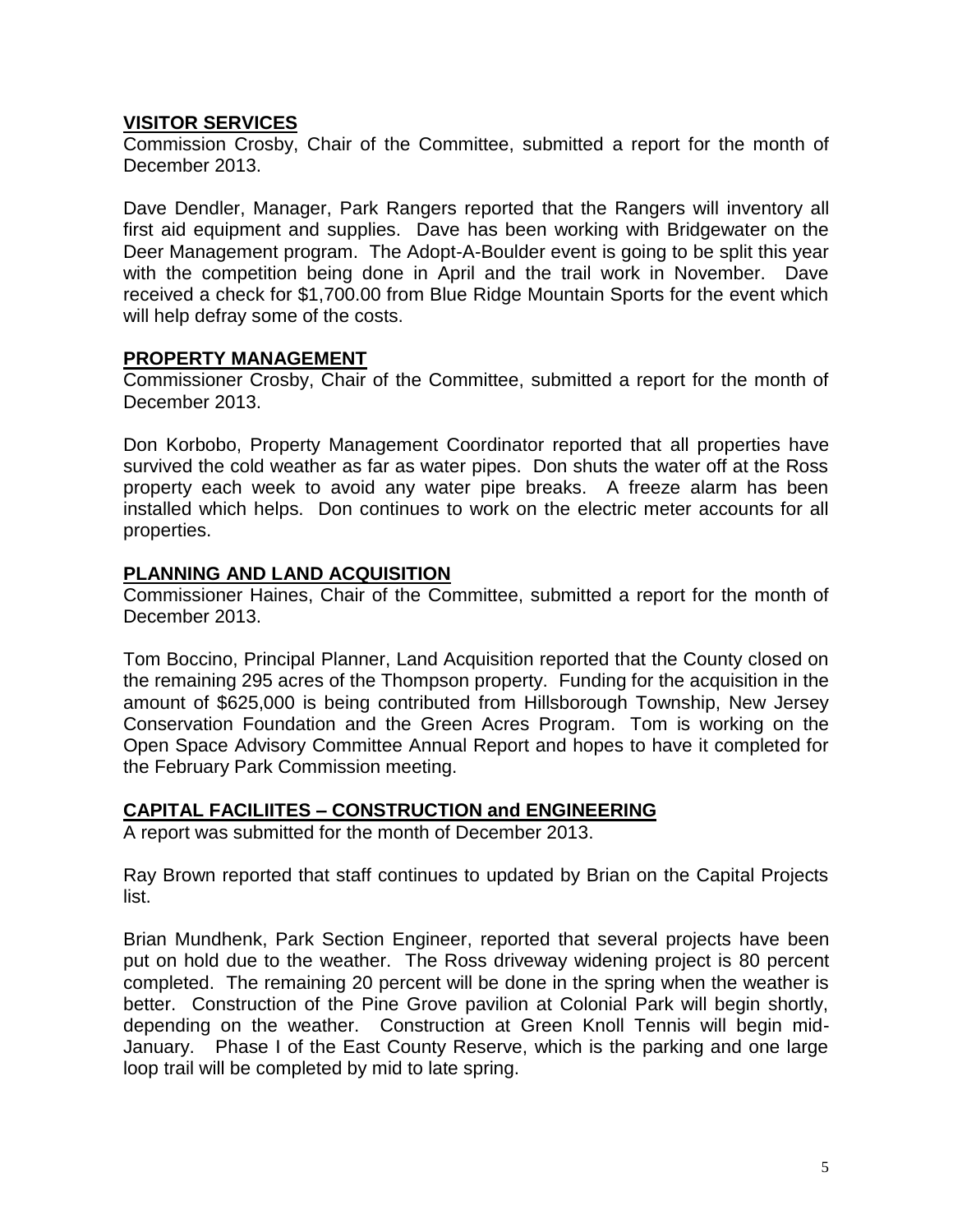# **PARK MAINTENANCE & HORTICULTURE**

A report was submitted for the month of December 2013.

Jim Avens, Manager Horticulture reported that Horticulture Magazine had an article about Buck Garden by Tovah Martin in the January/February issue. The photographs for the article were taken by Brien Szabo who teaches our Garden Photography Workshops. Staff is busy preparing for the upcoming events and programs. The Art & Photography Exhibit will be held at Buck Garden from February 24 to March 14.

Jason Bittner, Supervisor Park Maintenance reported that the mechanic shop is busy doing yearly maintenance on the equipment. The Christmas tree chipping program is ongoing at Colonial and North Branch Park and Jason thanked the Golf staff for their assistance at Colonial Park. Skillman Park progress is ongoing.

Pierce Frauenheim, Deputy Director Park Maintenance, reported that Super Storm Sandy impacted the Park Maintenance Department Budget in a large way. Several line items were severely impacted. Motor Vehicle/Equipment repair had a large increase due to the past 12 months of debris removal at all of our park sites. Several pieces of equipment were damaged with the cleanup of the super storm and renovation of the Skillman Park property. Pierce reported that he spoke to the Commissioners at the July Park Commission meeting and informed them that his vehicle budget was already spent. Another cost increase was the garbage removal (tipping fees) and effluent (waste removal) at our parks. Due to Super Storm Sandy damage at local beaches, many park patrons used the county parks more often in 2013. Another large increase was the water usage line item. The new Howe Complex (six fields) was built in 2013. This construction of fields resulted in a \$20,000 water bill from irrigating the new fields. President Fuerst asked if there is any revenue generated from the visitation to the parks. Cindie Sullivan reported that the permit revenue has increased by \$10,000. Most of the park usage is picnic tables, the playground, bathrooms, and walking trails.

### **AUDIT COMMITTEE**

Dan Livak reported that the County received one proposal for auditing services which was from Suplee Clooney which will be circulated to the Audit Committee. The County will be awarding that contract in January and the Park Commission will have a resolution at the February meeting.

#### **FREEHOLDER'S REPORT**

No report this month.

### **OLD BUSINESS**

Director Brown reported that he has distributed the committee assignments and asked the Commissioners to look it over and let him know if they have any changes. President Fuerst has created a special subcommittee to look into revenue options. A report from that committee will be given in the spring.